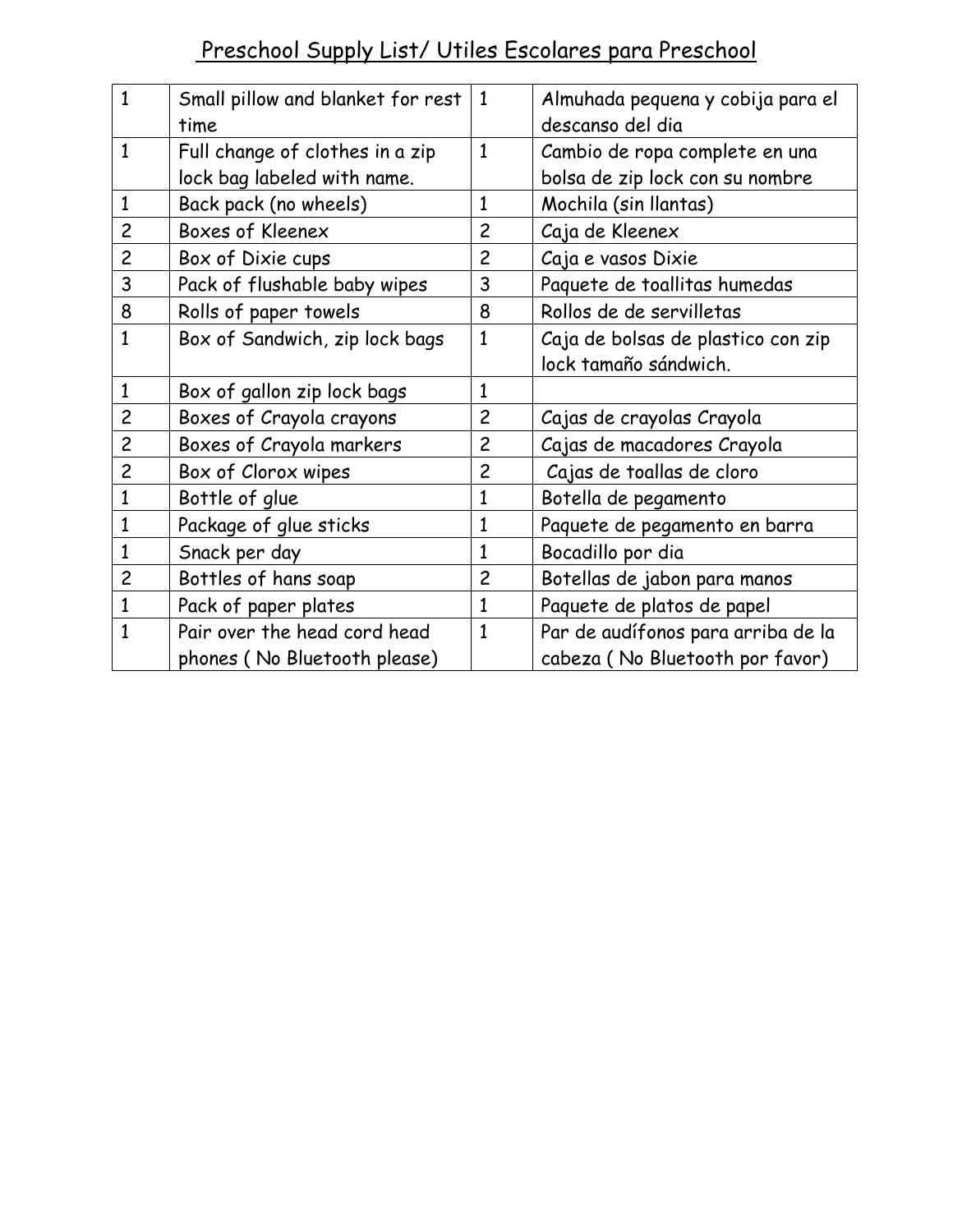#### Kindergarten Supply List/ Utiles Escolares para Kinder

| $\mathbf{1}$   | Backpack (no wheels)                | $\mathbf{1}$   | Mochila escolar sin llantas         |
|----------------|-------------------------------------|----------------|-------------------------------------|
| $\mathbf{1}$   | Package of #2 pencils               | $\mathbf{1}$   | Paquete de lápices #2               |
| 10             | Glue Sticks                         | 10             | Barras de pegamento                 |
| 3              | Packs of 24ct Crayons               | 3              | Paquetes de 24 crayolas             |
| $\mathbf{1}$   | Pack of Classic Markers (The        | $\mathbf{1}$   | Paquete de marcadores colores       |
|                | thick ones)                         |                | clásicos (de los gruesos)           |
| 4              | 4 Pack of Dry Erase Markers         | 4              | Paquetes de 4 marcadores            |
|                |                                     |                | borrables                           |
| 4              | 2-pocket folder for homework (one   | 4              | Folders de dos bolsas para tarea    |
|                | for each quarter)                   |                | (uno para cada periodo)             |
| 3              | Rolls of paper towels               | 3              | Rollos de toallas de papel          |
| $\overline{c}$ | Boxes of Kleenex                    | $\overline{c}$ | Cajas de Kleenex                    |
| $\overline{c}$ | Package of disinfecting wipes       | $\overline{c}$ | Paquete de toallitas desinfectantes |
| $\mathbf{1}$   | Pencil box - plastic                | $\mathbf{1}$   | Caja para lápices de plástico       |
| $\mathbf{1}$   | Pair of safety scissors             | $\mathbf{1}$   | Par de tijeras de seguridad         |
| $\mathbf{1}$   | Box of sandwich size Ziploc bags    | $\mathbf{1}$   | Caja de bolsas de Ziploc tamaño de  |
|                | (sandwich, quart, or gallon-your    |                | sándwich (sándwich, cuarto de       |
|                | choice)                             |                | gallón o gallón lo que sea tu       |
|                |                                     |                | decisión)                           |
| $\mathbf{1}$   | Complete change of clothes          | $\mathbf{1}$   | Cambio complete de ropa (calzón,    |
|                | (underwear, shirt, pants, and       |                | camisa, pantalón, y calcetines)     |
|                | socks) We frequently have           |                | Frecuentemente en el salón de       |
|                | accidents in Kindergarten. If we    |                | kínder hay accidentes, si tenemos   |
|                | have a complete change of clothes   |                | un cambio extra de ropa en la       |
|                | at school, we can avoid many phone  |                | escuela evitaremos llamarle a la    |
|                | calls home. This does not have to   |                | casa o al trabajo. No tiene que ser |
|                | be uniform.                         |                | uniforme.                           |
| $\mathbf{1}$   | Small pillow and blanket for rest   | $\mathbf{1}$   | Cobija y almohada pequeña para      |
|                | time (We are at school all day and  |                | descansar. (Los niños están todo el |
|                | the kindergarten children get       |                | día en la escuela y por la tarde    |
|                | tired in the afternoon. We do give  |                | necesitan descansar antes de irse a |
|                | them a chance to rest for a period  |                | la casa.)                           |
|                | before we go home.)                 |                |                                     |
| 1              | Pair of headphones with in zip lock | $\mathbf{1}$   | Par de audífonos con control de     |
|                | bag with name                       |                | volumen en una bolsa con nombre     |
| $\mathbf{1}$   | Box of Band-Aids                    | $\mathbf{1}$   | Caja de curitas                     |
| $\mathbf{1}$   | Healthy snack every day             | $\mathbf{1}$   | Bocadillo saludable para cada dia   |
| $\overline{c}$ | Cans of Play doh (only play doh     | $\overline{c}$ | Latas de Play doh (solo marca play  |
|                | brand)                              |                | doh)                                |

\***When uniform shopping Kindergarten children should know how to tie their own shoes if wearing shoe laces.**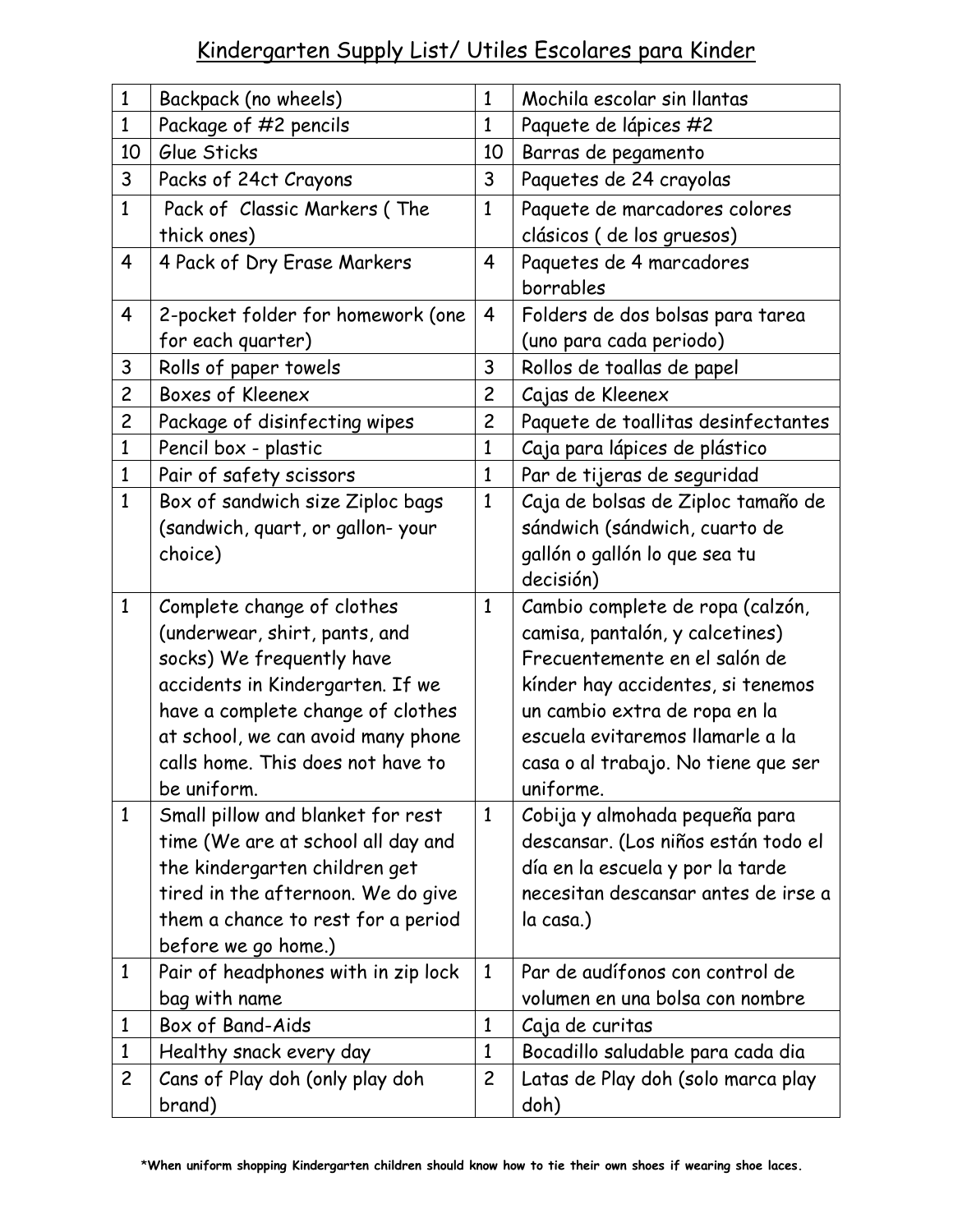# First Grade Supply List/ Utiles Escolares para Primer Grado

| 1              | Backpack (No wheels)            | $\mathbf{1}$   | Mochila escolar (sin llantas)       |
|----------------|---------------------------------|----------------|-------------------------------------|
| $\mathbf{1}$   | Daily Healthy Snack             | 1              | Apertivo para cada dia              |
| 4              | Homework folders 2 pocket       | $\overline{4}$ | Folders para tarea de dos bolsas    |
|                | (Plastic)                       |                | (de plastico)                       |
| 4              | Composition books (wide rule a  | $\overline{4}$ | Libretas de composicion (deben      |
|                | must)                           |                | ser con lineas anchas)              |
| $\overline{c}$ | Dozens of #2 pencils            | $\overline{c}$ | Docenas de Lapices #2               |
| 6              | Glue sticks                     | 6              | Barras de pegamento                 |
| $\mathbf{1}$   | Pair of scissors point tip      | 1              | Par de tijeras de punta redonda     |
| $\overline{c}$ | Packages of crayons             | $\overline{c}$ | Paquetes de crayolas                |
| $\mathbf{1}$   | Bottle of glue                  | $\mathbf{1}$   | Botella de resistol                 |
| $\overline{c}$ | Boxes of kleenex                | $\overline{c}$ | Cajas de pañuelos desechables       |
| 10             | Rolls of paper towels           | 10             | Rollos de toallas 5 en Septiembre y |
|                | 5 on September & 5 on Januarry  |                | 5 en Enero                          |
| 1              | Box of ziploc sandwich bags     | $\mathbf{1}$   | Caja de bolsas Ziploc (sandwich)    |
|                |                                 |                |                                     |
| $\overline{c}$ | Box of ziploc gallon bags       | $\overline{c}$ | Caja de bolsas Ziploc (gallon)      |
| $\mathbf{1}$   | Complete change of clothes      | $\mathbf{1}$   | Cambio complete de ropa (este       |
|                | (make sure it goes with current |                | seguro que vaya de acuerdo con el   |
|                | weather)                        |                | clima)                              |
| $\mathbf{1}$   | Pair of headphones in a ziplock | $\mathbf{1}$   | Par de audífonos en una bolsa con   |
|                | bag with name                   |                | nombre                              |
| $\overline{c}$ | Dozens dry erase markers Black  | $\overline{c}$ | Docenas de borradores para          |
|                |                                 |                | marcadores secos negros             |
| 4              | Old socks or dry eraser         | 4              | calentines viejos o borrador seco   |
| $\overline{c}$ | Pack of paper plates            | $\overline{c}$ | Paquete de platos de papel          |
| $\mathbf{1}$   | Pack of forks                   | 1              | Paquete de tenedores                |
| $\mathbf{1}$   | Pack of spoons                  | 1              | Paquete de cucharas                 |
| 3              | Packages of clorox wipes        | 3              | Paquetes de taollita de cloro       |
| 50             | Pencil top erasers              | 50             | Borradores de tapa para lapiz       |
| $\mathbf{1}$   | Packs of color pencils          | $\mathbf{1}$   | Paquetes de lápices de colores      |
| $\overline{1}$ | Pack assorted colors permanent  | $\mathbf{1}$   | Paquete de marcadores de colores    |
|                | markers                         |                | variados                            |
| $\mathbf{1}$   | Box of computer screen cleaning | $\mathbf{1}$   | Caja de toallitas para limpiar la   |
|                | wipes                           |                | pantalla de la computadora          |
| $\overline{c}$ | Hand sanitizers                 | $\overline{c}$ | Sanitizador de manos                |
| $\overline{c}$ | Packets of baby wipes           | $\overline{c}$ | Paquetes de toallitas humedas       |
| $\mathbf{1}$   | Clear ruler with                | $\mathbf{1}$   | Regla clara con centimetros/        |
|                | centimeters/inches              |                | pulgadas                            |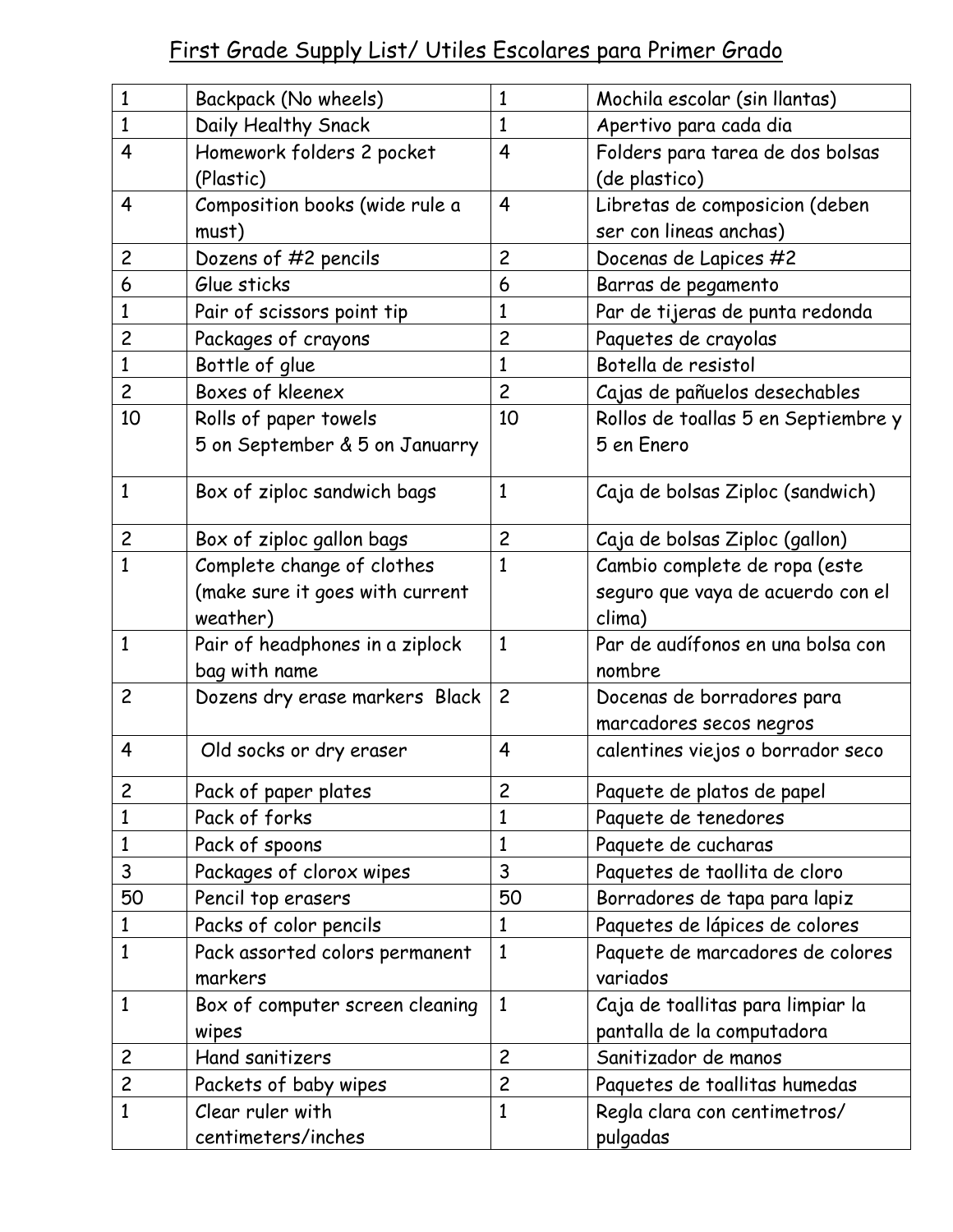# Second Grade Supply List/ Utiles escolares para Segundo Grado

| 1              | Healthy snack daily                 | $\mathbf{1}$   | Bocadillo saludable por dia                  |
|----------------|-------------------------------------|----------------|----------------------------------------------|
| $\mathbf{1}$   | Water bottle                        | $\mathbf{1}$   | Botella para agua                            |
| $\mathbf{1}$   | Back pack (no wheels)               | $\mathbf{1}$   | Mochila (no llantas)                         |
| 6              | Large Elmer's glue sticks           | 6              | Barras grandes de pegamento                  |
|                |                                     |                | Elmer's                                      |
| $\overline{c}$ | Boxes of 24ct. Crayons              | $\overline{c}$ | Cajas de 24 crayones                         |
| 1              | Plastic school box                  | $\mathbf{1}$   | Caja de plástico para escuela                |
| $\overline{c}$ | Highlighters                        | $\overline{c}$ | Marcadores resaltadores                      |
| $\overline{c}$ | 2 Pocket folders                    | $\overline{c}$ | Foldres de 2 bolsas                          |
| 4              | Wide ruled composition notebooks    | $\overline{4}$ | Cuadernos de composicion de regla            |
|                | (not wired)                         |                | ancha (sin cable)                            |
| $\overline{c}$ | Dozen yellow, sharpened pencils     | $\overline{c}$ | Docena de lápices con borrador               |
| $\mathbf{1}$   | Pack of thick markers               | $\mathbf{1}$   | Paquete de marcadores anchos                 |
| 1              | Pack of thin markers                | $\mathbf{1}$   | Paquete de marcadores delgados               |
| $\mathbf{1}$   | Pack of thin assorted colored       | $\mathbf{1}$   | Paquete de maracadores                       |
|                | permanet markers                    |                | permanentes de difrerentes colores           |
| $\mathbf{1}$   | Pair of headphones                  | $\mathbf{1}$   | Audifonos                                    |
| $\mathbf{1}$   | Pack of dry erase markers (starter  | $\mathbf{1}$   | Paquete de marcadores en seco (kit           |
|                | kit with eraser)                    |                | con gomas de borrar)                         |
| $\overline{c}$ | 2 Packs of pencil top erasers       | $\overline{c}$ | Paquetes de lapices de borradores            |
| $\overline{c}$ | Plastic folders with brad fasteners | $\overline{c}$ | Folders de plastic con sujetadores           |
| 4              | Boxes of tissue                     | 4              | Cajas de pañuelos                            |
| 4              | Rolls of paper towels               | $\overline{4}$ | Rollos de toallas de papel                   |
| $\mathbf{1}$   | Box of sandwich sized zip lock bags | $\mathbf{1}$   | Caja de bolsas con zip lock tamaño           |
|                |                                     |                | sandiwch                                     |
| $\mathbf{1}$   | Box of gallon sized zip lock bags   | $\mathbf{1}$   | Caja de bolsas con zip lock tamaño<br>gallon |
| $\overline{c}$ | Containers of disinfecting wipes    | $\overline{2}$ | Contenedores de toallas                      |
|                |                                     |                | desinfectantes                               |
| 1              | Package of plain White paper plates | $\mathbf{1}$   | Paquete de platos de papel blanco            |
| $\overline{c}$ | <b>Hand Sanitizers</b>              | $\overline{c}$ | Desinfectantes de manos                      |
| 1              | Package of spoons and forks         | $\mathbf{1}$   | Paquete de cucharas y tenedores              |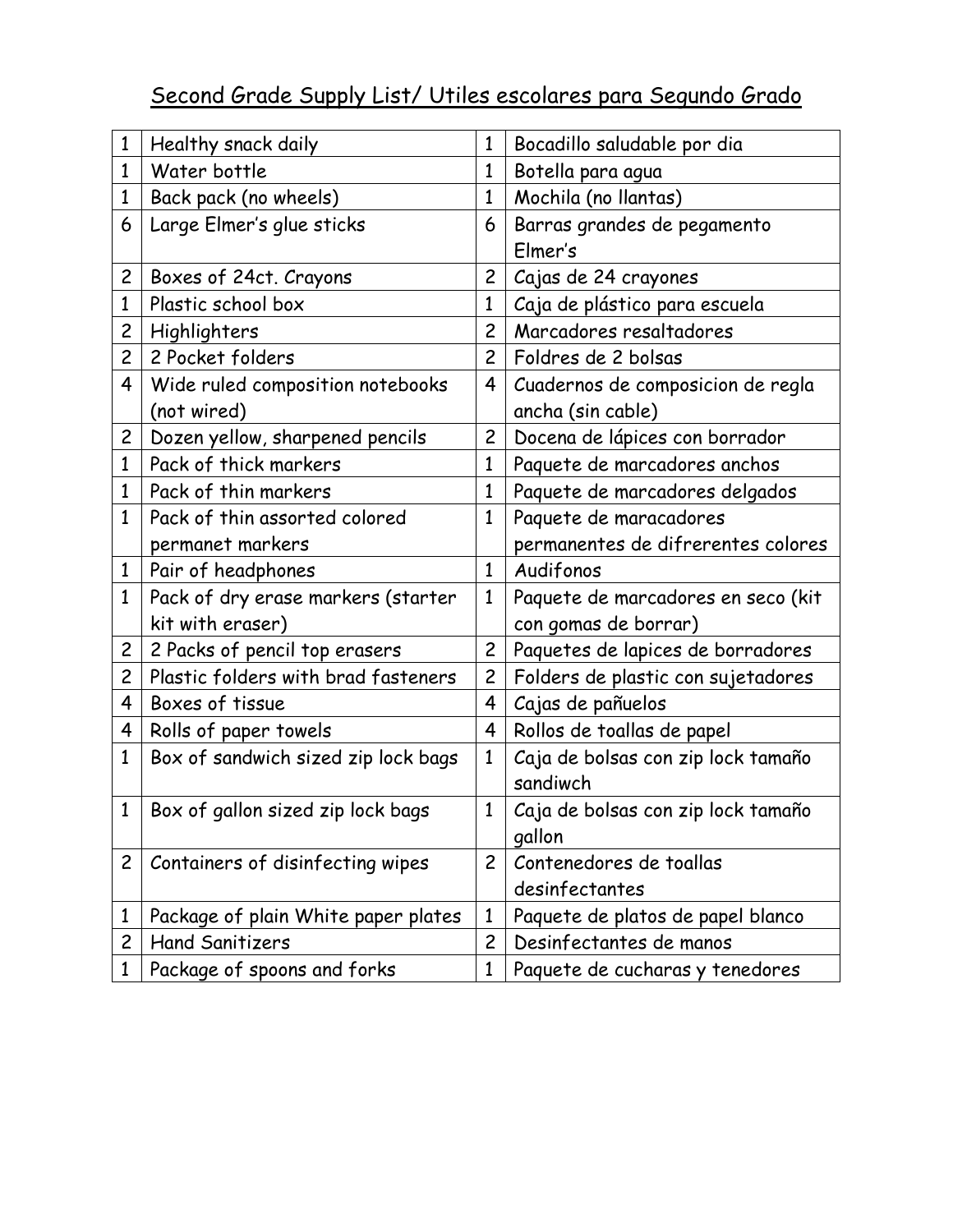# Third Grade Supply List/ Utiles escolares para Tercer Grado

| $\mathbf{1}$   |                                    | 1              |                                          |
|----------------|------------------------------------|----------------|------------------------------------------|
|                | Backpack (No wheels)               |                | Mochila escolar (sin llantas)            |
| $\overline{c}$ | 3-ring pencil pouch                | $\overline{c}$ | Bolsa para lacpiceros de tres<br>anillos |
| $\mathbf{1}$   | 12" ruler with centimeters         | 1              | Regla de 12' pulgadas con                |
|                |                                    |                | centímetros                              |
| $\mathbf{1}$   | Pair of scissors                   | $\mathbf{1}$   | Par de tijeras                           |
| $\mathbf{1}$   | Large glue sticks                  | 1              | Barras grande de pegamento               |
| 1              | Box of crayons (24)                | 1              | Caja de crayolas (24)                    |
| $\mathbf{1}$   | Pack of pencil cap erasers         | $\mathbf{1}$   | Paquete de borradores para               |
|                |                                    |                | lapices                                  |
| $\mathbf{1}$   | 2" 3-ring binder                   | $\mathbf{1}$   | 2" 3-ring binder                         |
| 6              | 2 pocket folders (Label folders:   | 6              | Folders con 2 bolsas (Marque la          |
|                | Homework, Science, Social          |                | libretas: Homework, Science,             |
|                | Studies, Religion, math, writer's  |                | Social Studies, Religion                 |
|                | workshop and reader's worshop)     |                | , matemáticas, elctura y escritura)      |
| $\mathbf{1}$   | Box of sandwich zip lock bags      | $\mathbf{1}$   | Caja de ziplock (sandwich)               |
| $\mathbf{1}$   | Box of gallon zip lock bags        | $\mathbf{1}$   | Caja de ziplock (gallon)                 |
| $\overline{c}$ | Pack of #2 pencils sharpened       | $\overline{c}$ | Paquete de lápices del #2                |
| 5              | Wide rule spiral notebooks         | 5              | Libretas con lineas anchas               |
| 1              | Set of watercolor tray             | 1              | Charola de pintura de agua               |
| 5              | Boxes of Kleenex                   | 5              | Cajas de pañuelos desechables            |
| 3              | Containers of bleach wipes         | 3              | Toallas desinfectantes                   |
|                |                                    |                | (desechables)                            |
| $\mathsf{2}$   | Rolls of paper towels              | $\overline{2}$ | Rollos de toallas desechables            |
| $\mathbf{1}$   | Pair of headphones with volume     | $\mathbf{1}$   | Par de audífonos con control de          |
|                | control in zip lock bag with name  |                | volumen en una bolsa con nombre          |
| $\mathbf{1}$   | Dry Erase Markers (Expo Low-       | 1              | Marcador seco (Expo bajo de olor,        |
|                | Odor Dry-Erase Starter Kit with    |                | borrador seco o Starter Kit con 4        |
|                | 4 markers, chisel-tip assorted     |                | rotuladores, punta de cincel             |
|                | colors)                            |                | surtida de colores)                      |
| 1              | 1" 3-ring binder                   | 1              | 1" 3-anillos binder                      |
| $\mathbf{1}$   | Personal-sized pencil sharpener    | 1              | Sacapuntas tamaño personal               |
| 4              | Pk. of 100 lined index cards (3x5) | 4              | Paquetes de 100 index cards con          |
|                |                                    |                | lineas $(3x5)$                           |
| $\overline{c}$ | Pk. of 150 filler papers wide rule | $\overline{c}$ | Paquetes de 150 hojas de papel de        |
|                |                                    |                | linea ancha.                             |

### **\*\*See 3rd – 5th Computer Lab Supply List\*\***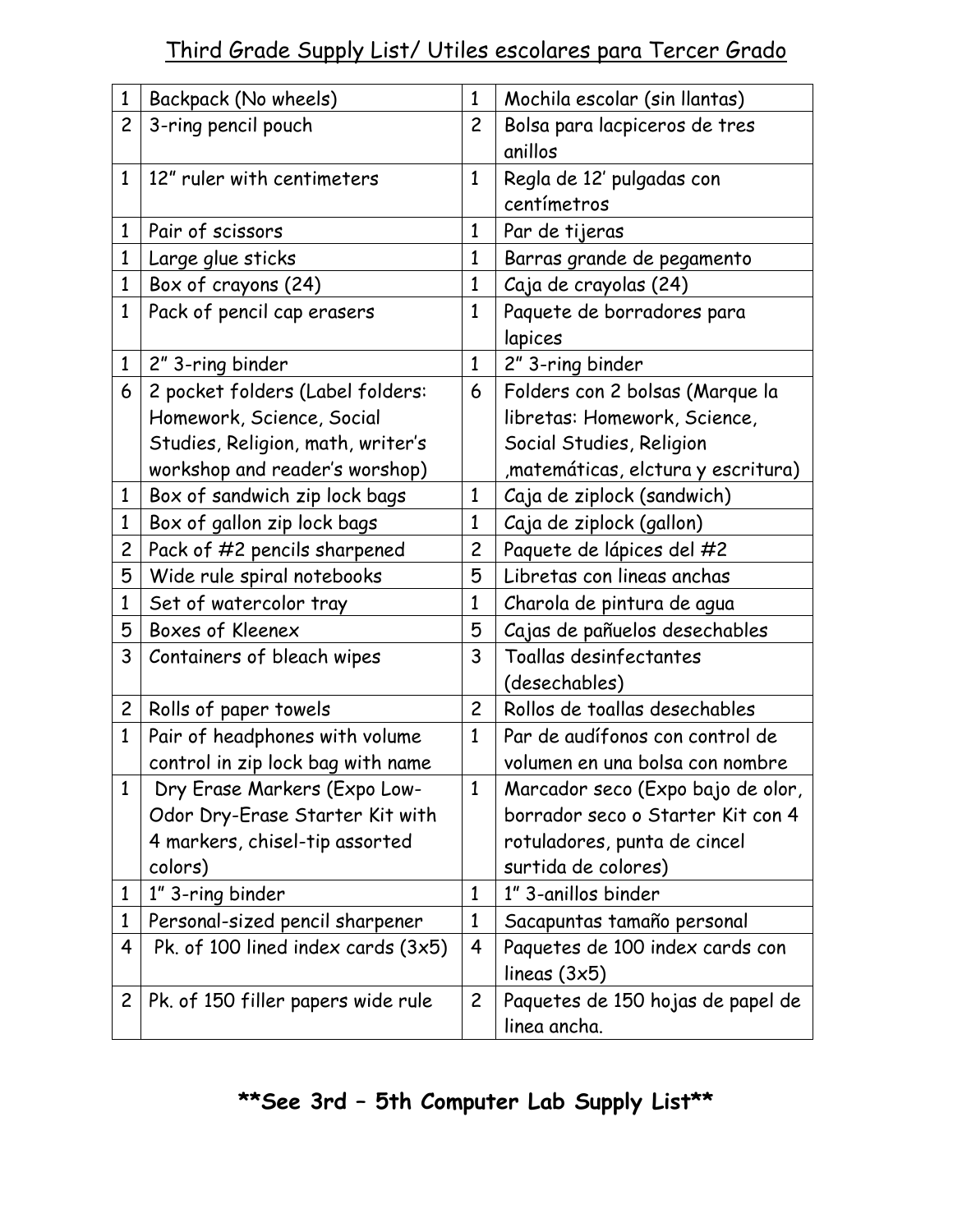### Fourth Supply List/ Útiles escolares para Cuatro Grado

| $\mathbf{1}$   | Backpack (no wheels)              | $\mathbf{1}$   | Mochila escolar sin llantas       |
|----------------|-----------------------------------|----------------|-----------------------------------|
| 50             | #2 Pencils for the year           | 50             | Lápices #2 para el año            |
| $\mathbf{1}$   | ruler                             | $\mathbf{1}$   | Regla                             |
| 12             | Pens (black and blue) Pack of     | 12             | Plumas (negras y azules) Paquete  |
|                | erasable                          |                | borrable                          |
| 3              | Packages of loose paper, wide     | 3              | Paquetes de papel suelto de rayas |
|                | ruled                             |                | anchas                            |
| 1              | Pair of scissors                  | $\mathbf{1}$   | Par de tijeras                    |
| $\mathbf{1}$   | Bottle of glue                    | $\mathbf{1}$   | Botella de resistol               |
| $\overline{c}$ | Large glue sticks                 | $\overline{c}$ | Barras grande de pegamento        |
| $\mathbf{1}$   | Box of crayons                    | $\mathbf{1}$   | Caja de crayolas                  |
| $\overline{c}$ | <b>Erasers</b>                    | $\overline{c}$ | <b>Borradores</b>                 |
| $\mathbf{1}$   | Pencil sharpener with lid         | $\mathbf{1}$   | Sacapuntas con tapadera           |
| $\mathbf{1}$   | Pack colored pencils              | $\mathbf{1}$   | Paquete de lapices de colores     |
| 5              | 2-pocket folders with holes for   | 5              | Folders con 2 bolsas y agujeros   |
|                | binder                            |                | para binder                       |
| $\mathbf{1}$   | Boxes of colored washable markers | $\mathbf{1}$   | Cajas marcadores lavables         |
| $\mathbf{1}$   | Pack of highlighters              | $\mathbf{1}$   | Paquete de marcadores claros      |
| $\mathbf{1}$   | Water bottle                      | $\mathbf{1}$   | Botella para agua                 |
| $\mathbf{1}$   | Pack of index cards               | $\mathbf{1}$   | Paquete de tarjeta de notas index |
| $\mathbf{1}$   | Pack thin-tipped dry eraser       | $\mathbf{1}$   | Paquete de marcadores con punta   |
|                | markers                           |                | delgada                           |
| $\mathbf{1}$   | Dry eraser                        | $\mathbf{1}$   | Borrador para marcador seco       |
| $\mathbf{1}$   | Pair of headphones with volume    | $\mathbf{1}$   | Par de audífonos con control de   |
|                | control in zip lock bag with name |                | volumen en una bolsa con nombre   |
| $\overline{c}$ | 3-ring binders (small) one per    | $\overline{c}$ | Binders de 3 anillos (chicos) uno |
|                | subject                           |                | por materia                       |
| $\overline{c}$ | Pack of red pens                  | $\overline{c}$ | Paquete de plumas rojas           |
| $\overline{c}$ | Boxes of Kleenex                  | $\overline{c}$ | Cajas de pañuelos                 |
| $\overline{c}$ | Paper towel roll                  | $\overline{c}$ | Rollos de toallas de papel        |
| $\overline{c}$ | Pack of clorox wipes              | $\overline{c}$ | Paquetes de tollas de cloro       |
| $\mathbf{1}$   | Pencil case (bag)                 | $\mathbf{1}$   | Estuche para lápices o bolsa      |
| $\mathbf{1}$   | Small pillow for Reading center   | $\mathbf{1}$   | Almuada pequeña para leer.        |

# **\*\*See 3rd – 5th Computer Lab Supply List\*\***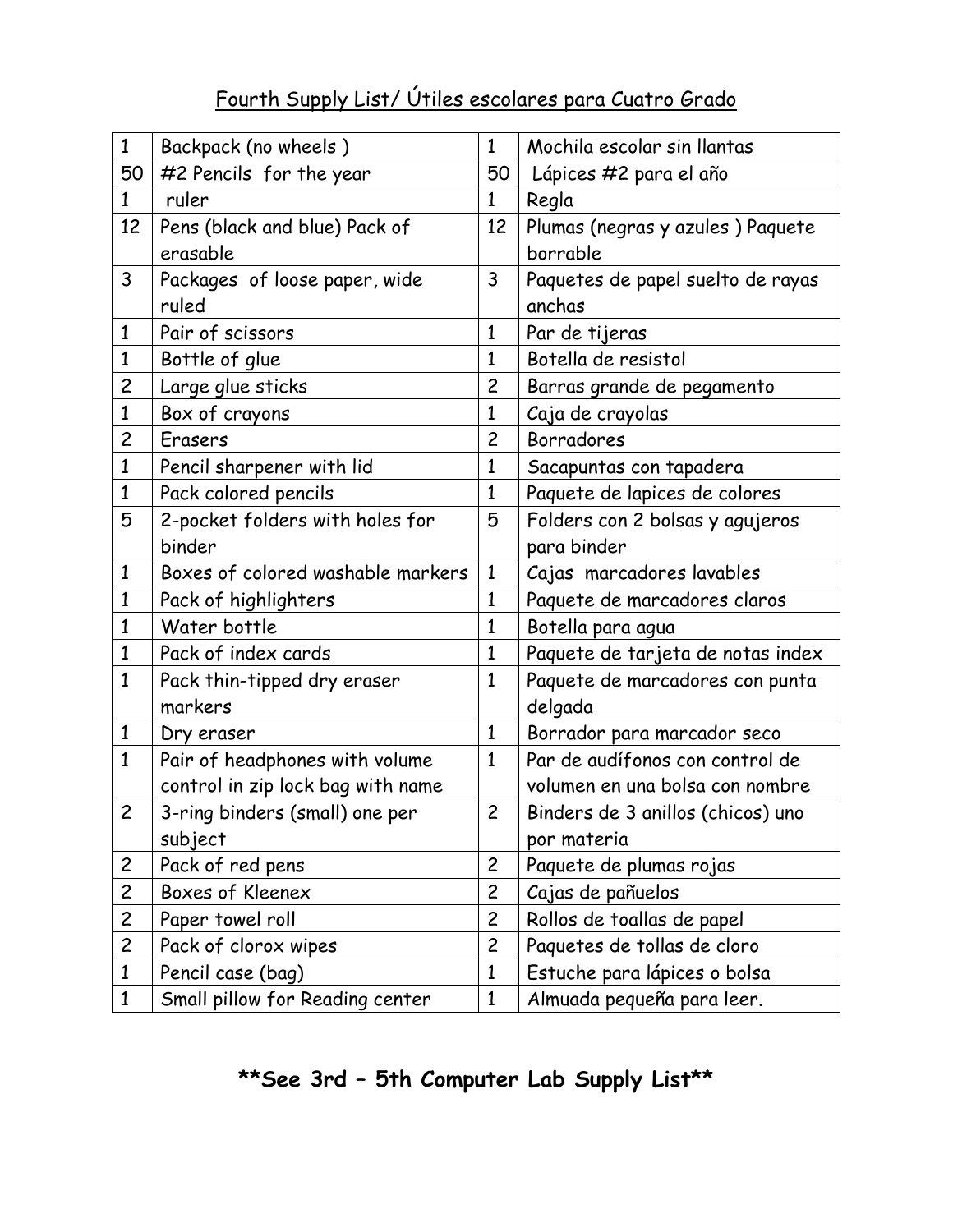#### Fifth Grade Supply List/ Utiles escolares para Cuatro Grado

| $\mathbf{1}$   | Backpack (no wheels)                | $\mathbf{1}$   | Mochila sin ruedas                  |
|----------------|-------------------------------------|----------------|-------------------------------------|
| $\mathbf{1}$   | Ruler                               | $\mathbf{1}$   | Regla                               |
| 30             | Pencils (#2), Mechanical pencils    | 30             | Lapices (#2), Lapiceros mecánicos   |
|                | with additional lead is also        |                | con puntas adicionales también son  |
|                | acceptable                          |                | aceptables                          |
| 5              | Red pens                            | 5              | Plumas rojas                        |
| 4              | Notebooks (different colors)        | 4              | Cuadernos (de diferentes colores)   |
| $\mathbf{1}$   | Pair of Scissors                    | 1              | Tijeras                             |
| 1              | Large glue sticks                   | $\mathbf{1}$   | Barras grandes de pegamento         |
| $\mathbf{1}$   | Pack of colored pencils             | 1              | Paquete de lápices de color         |
| 1              | Pack of washable markers            | $\mathbf{1}$   | Paquete de marcadores labavles      |
| $\mathbf{1}$   | Pack of highlighters                | 1              | Paquete de marcadores               |
|                |                                     |                | reesaltables                        |
| $\overline{7}$ | 2-Pocket folders with holes for     | $\overline{7}$ | Folders con 2 bolsas con agujeros   |
|                | binder (preferably different        |                | para binder (preferentemente de     |
|                | colors)                             |                | diferentes colores)                 |
| $\overline{c}$ | 3 ring binders (1inch)              | $\overline{c}$ | Binders de 3 anillos de una pulgada |
| $\mathbf{1}$   | Pack thin tipped dry erase markers  | $\mathbf{1}$   | Paquete de marcadores de punta      |
|                |                                     |                | fina                                |
| $\mathbf{1}$   | Dry erase eraser or cloth to use as | $\mathbf{1}$   | Borrador en seco o un trapo para    |
|                | an eraser                           |                | usar como borrador                  |
| 1              | Pair of headphones                  | $\mathbf{1}$   | Par de audífono                     |
| $\mathbf{1}$   | Pack thick dry erase markers        | $\mathbf{1}$   | Paquete de marcadores gruesos       |
| $\overline{c}$ | Roll of paper towels                | $\overline{c}$ | Rollo de toallas                    |
| $\mathbf{1}$   | Pack of zip-lock backs              | $\mathbf{1}$   | Paquete de bolsas con cierre        |
| 3              | Container of Lysol or cleaning      | 3              | Paquete de lysol o toallitas para   |
|                | wipes                               |                | limpiar                             |
| $\overline{c}$ | Composition books                   | $\overline{c}$ | Cuadernos de composicion            |
| $\overline{c}$ | Packs of index cards (lined)        | $\overline{c}$ | Paquetes de cartas index (con       |
|                |                                     |                | líneas)                             |

# **\*\*See 3rd – 5th Computer Lab Supply List\*\***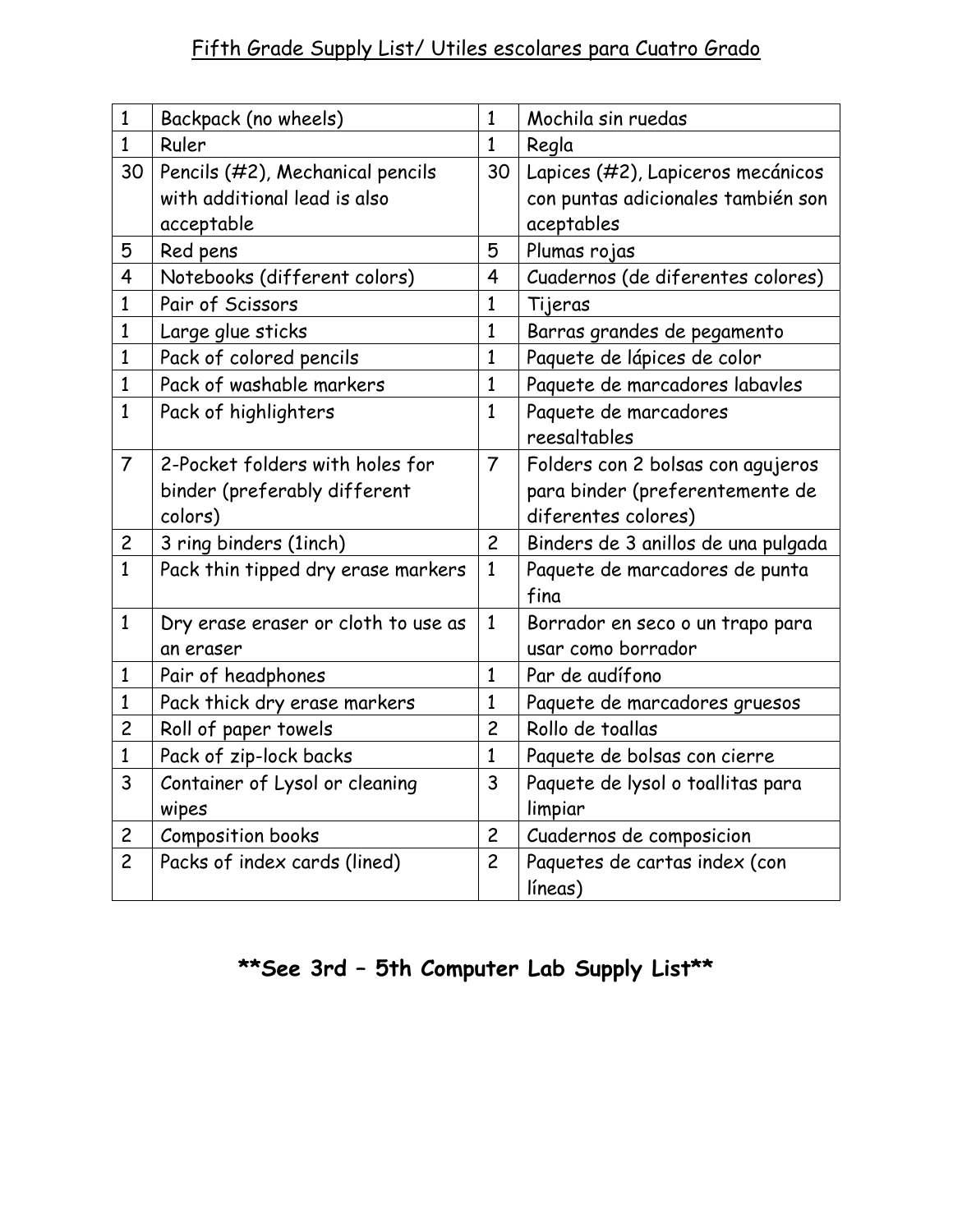#### Middle School Supply List 6th, 7th, & 8th Grade

### Lista de útiles escolares para Grados 6, 7, y 8

| 6              | 2-pocket portfolios (with holes    | 6              | Folders de 2 bolsas (con agujeros  |
|----------------|------------------------------------|----------------|------------------------------------|
|                | for binders, if possible)          |                | para poner en el binder)           |
| $\mathbf{3}$   | 2" binders                         | 3              | 2" pulgadas binder                 |
|                | Loose-leaf paper (year supply)     |                | Hojas de papel sueltas (suficiente |
|                |                                    |                | para el año)                       |
| $\mathbf{1}$   | $4 \times 6$ index cards           | $\mathbf{1}$   | Cartas index de $4 \times 6$       |
|                | Black and red pens (year supply)   |                | Plumas de tinta negra y roja       |
|                | #2 pencils and eraser(s) (year     |                | Suficientes lapices #2 y           |
|                | supply)                            |                | borradores para el año             |
| $\mathbf{1}$   | Pencil sharpener with lid          | $\mathbf{1}$   | Sacapuntas con tapadera            |
| $\mathbf{1}$   | Box of crayons or colored pencils  | $\mathbf{1}$   | Cajas de crayolas or lapices de    |
|                |                                    |                | colores                            |
| $\mathbf{1}$   | Pack of Washable Markers (8)       | $\mathbf{1}$   | Caja de marcadores lavables (8)    |
| $\mathbf{1}$   | Pair of scissors                   | $\mathbf{1}$   | Par de Tijeras                     |
| $\mathbf{1}$   | 12" ruler with inches, centimeter- | $\mathbf{1}$   | Regla de 12" con pulgadas y        |
|                | metric                             |                | centimetros                        |
|                | Washable school glue and glue      |                | Botella de resistol y barra de     |
|                | sticks (year supply)               |                | pegamento (Suficiente para el año) |
|                | Highlighters                       |                | Marcadores claros                  |
| 3              | Book covers                        | 3              | Coverturas para libros             |
| $\overline{c}$ | Kleenex Boxes                      | $\overline{c}$ | Caja de pañuelos desechables       |
| $\mathbf{1}$   | Disinfecting wipes                 | $\mathbf{1}$   | Toallas desinfectantes             |
|                |                                    |                | (desechables)                      |
|                | Dry Erase Makers (year supply)     |                | Marcadores secos (para el año)     |
| 3              | <b>Composition Notebook</b>        | 3              | Libretas de composicion            |
| $\mathbf{1}$   | Roll paper towel                   | $\mathbf{1}$   | Rollo de servilletas               |

### **\*\*See Middle School Computer Lab List\*\***